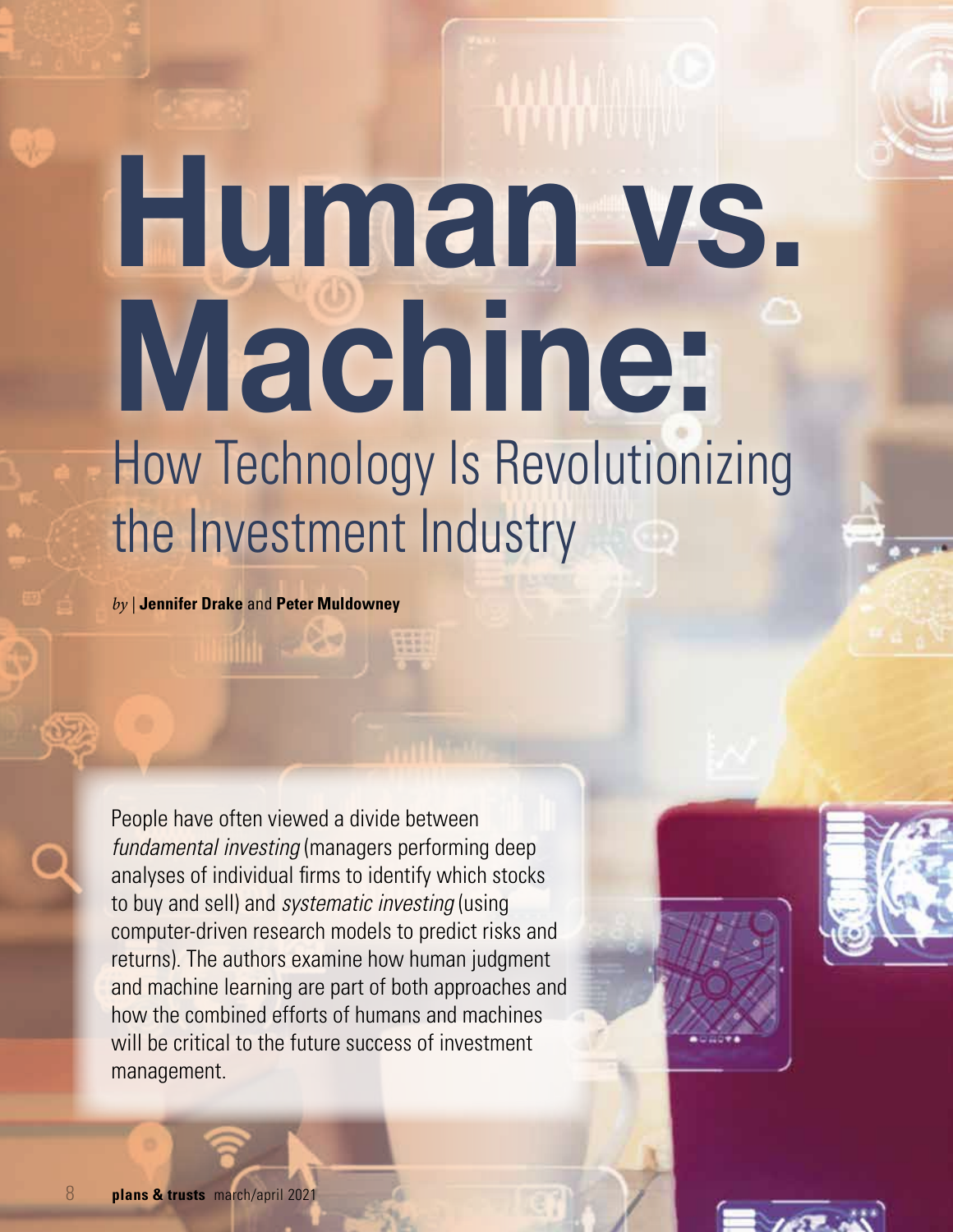

 $\mathbf \Omega$ 

Giles,

ð

口

 $\left( \bullet \right)$ 

Ō

ilin.

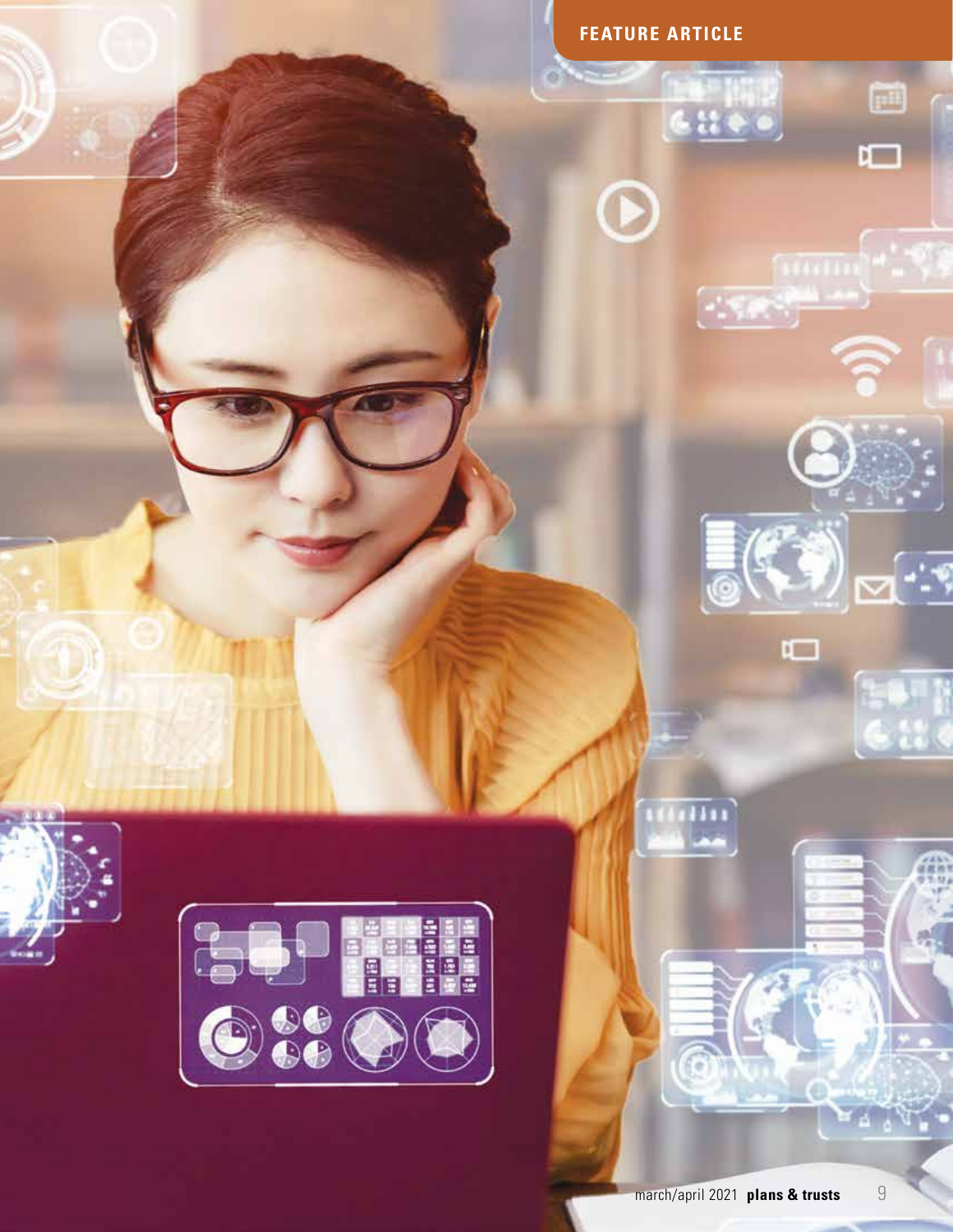umans have had complex<br>
relationships with machines<br>
over the years, and perhaps<br>
for good reason. For more<br>
than two centuries, machines have relationships with machines over the years, and perhaps for good reason. For more eliminated human jobs. It started with the first industrial revolution and has continued through the fourth and current revolution with artificial intelligence and the use of robots replacing human roles. Not all technology advances are bad. This article discusses how machines and technology have revolutionized the investment management industry and impacted the ways in which retirement savings are managed today.

#### **Embracing Technology**

Historically, technological advances have eliminated jobs and changed the role of humans in the workforce, particularly on production lines. Conversely, these same advances have introduced new products and services that have increased efficiency and satisfaction in our personal lives. For example, many of us would not have found the transition to working from home during the COVID-19 pandemic so seamless if not for technological advances.

Today, it is easy to take for granted how technology influences our activities (Figure 1). Social media such as Facebook attracts millions of postings each day, aided by seven billion mobile phones in circulation that provide incredible convenience in our day-to-day lives. There are over US\$3 trillion of digital transactions every day. But perhaps the most startling statistic is that 90% of the data in the world was created in the last two years.

Less apparent to the general population are the ways in which technology

## FIGURE 1

#### **Big Data, Big Influence**



*Source: Big Data to Big Impact,* Chen et al.

#### FIGURE 2

#### **Growth, but Not Inheriting the Earth**





and analytical advances have influenced the investment management industry. In the 1950s, Harry Markowitz's seminal work on portfolio theory, linking risk and return, introduced a quantitative and analytical perspective of portfolio returns. During the 1970s, researchers identified how general factors—such as whether a company was large or small

in value—influenced its risk-and-return profile; these findings were a precursor to the broader, more sophisticated considerations today.

Increases in computing power and greater availability of electronic financial data further advanced the analytical possibilities for quantitative investment managers. Recognizing these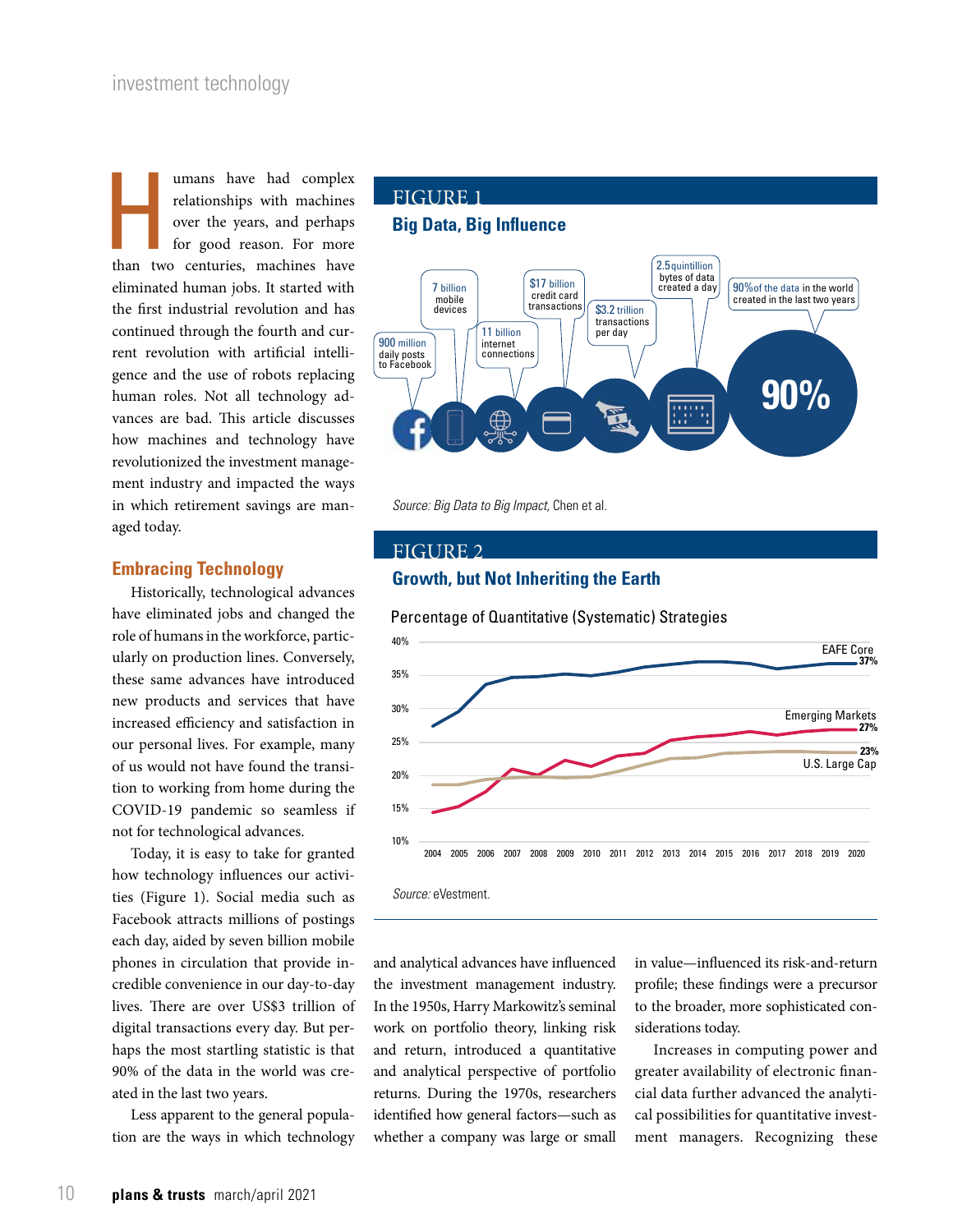### TABLE

#### **Differences in Investment Process**

| <b>Stage of Process</b>                 | <b>Fundamental</b>                                                                                                                                                                                                                                                                                           | <b>Systematic</b>                                                                                                                                                                                                                                                                                                                                                                                                                                                                                |
|-----------------------------------------|--------------------------------------------------------------------------------------------------------------------------------------------------------------------------------------------------------------------------------------------------------------------------------------------------------------|--------------------------------------------------------------------------------------------------------------------------------------------------------------------------------------------------------------------------------------------------------------------------------------------------------------------------------------------------------------------------------------------------------------------------------------------------------------------------------------------------|
| <b>Research</b>                         | Assess not only hard data like income state-<br>ments and market prices but also "soft"<br>information such as the experience and follow-<br>through of the senior management team. The<br>analysis aims for a deeper understanding for<br>the prospects of an individual company.                           | Focus on the ongoing development and enhancement of investment models to<br>enhance the overall research process. The models are applied to all the stocks<br>in the appropriate index as well as opportunities outside the index. The research<br>incorporates only information that can be quantified, which means the process<br>implies less depth of knowledge about any one particular company and instead<br>explores a breadth of understanding on a large universe of potential stocks. |
| <b>Forecasting</b>                      | When determining the expected performance<br>of individual companies, the focus is typically<br>with respect to a smaller subset of stocks<br>based on intuition and the experience of the<br>team and is inherently subjective in nature.                                                                   | Forecasting is based on investment models that are developed over time by<br>examining an extensive set of financial ratios for the whole index universe of<br>stocks and making the process more objective in nature.                                                                                                                                                                                                                                                                           |
| <b>Portfolio</b><br><b>Construction</b> | The analysis from the previous steps is inferred<br>in individual stock risk and return expectations<br>to determine which stocks to include in the port-<br>folio. It is at the discretion of each manager to<br>respond to changes in the market environment,<br>which can introduce emotional influences. | Provide an explicit assessment of overall risk and return expectations based<br>on significant historical data that is consistently applied through algorithms,<br>making the process very transparent and less likely to be subject to emotional<br>interference.                                                                                                                                                                                                                               |

advances, the management consultant Casey, Quirk & Associates (now part of Deloitte) predicted there would be a substantial growth in quantitative investing (or *systematic investing*, as it is also known) in a 2005 research paper titled *The Geeks Shall Inherit the Earth*.

While the popularity of systematic investing has somewhat lived up to this prediction, it did not quite live up to inheriting the Earth. The popularity also varies depending on which part of the Earth you are invested in (Figure 2). For

#### **Learn More**

#### Education

**Canadian Investment Institute August 8-11, St. John's, Newfoundland and Labrador** Visit *www.ifebp.org/canadainvest* for more information.

#### From the Bookstore

#### **Morneau Shepell Handbook of Canadian Pension and Benefit Plans, 17th Edition** Bethune Whiston, J. Gregory Clooney. LexisNexis. 2020.

Visit *www.ifebp.org/books.asp?9171* for more information.

example, the percentage of investment managers associated with a systematic approach in international, United States and emerging market equity mandates experienced growth over the past 15 years, although the percentage has levelled out more recently.

The levelling off is likely due to technology being only part of the solution. Richard Bookstaber eloquently stated, "No (hu)man is better than a machine, and no machine is better than a (hu)man with a machine."1 This statement recognizes that both machines and humans have shortcomings but, when combined, they offer a better outcome. Humans are often too driven by emotions and susceptible to emotional influences, while machines have a blind spot of not being able to understand or simulate human thinking.

For example, humans are susceptible to decision-making biases. One example is *confirmation bias*, in which we analyse options but gather self-serving information and pay less attention to information that could reveal potential shortcomings in our preferred option.

An example of a machine's blind spot of not being able to simulate human thinking can be seen in the "Miracle on the Hudson," where Captain Chesley "Sully" Sullenberger successfully ditched US Airways Flight 1549 into the Hudson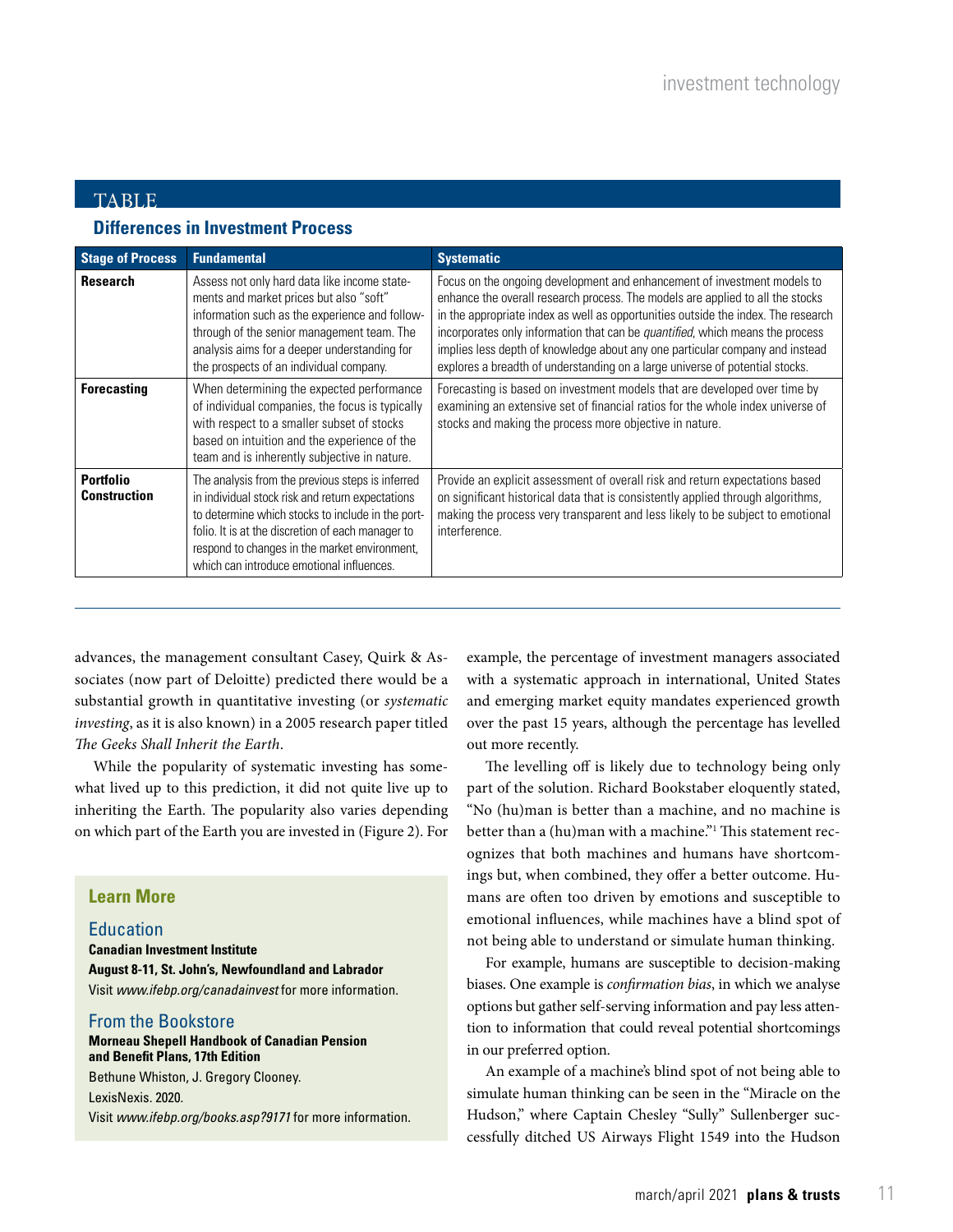

*Source:* CC&L Investment Management and secondary sources. Data as of April 4, 2019.

River after an unlucky encounter with a flock of geese on takeoff. Everyone on board survived. Following an investigation of the encounter, it was concluded that the same thankful outcome would not have happened if it had been left to the autopilot.

Irrespective of the investment approach, future success in investment management will therefore require investment managers to embrace the combined benefit of human and machine power rather than getting caught up in a debate of human vs. machine.

#### **Smaller Divide**

Looking back over the decades, there has been quite a divide between fundamental and systematic investment approaches, but the divide is getting smaller. Fundamental managers tend to be characterized as rolling up their sleeves and undertaking deep research, analyzing unique aspects of in-

dividual firms to identify which stocks to buy and sell. Fundamental investing places significant reliance on instinct or "gut feelings," honed by personal experience of the portfolio managers and research analysts.

In contrast, the "mathy" systematic managers develop computer-driven research models to sift through reams and reams of data to identify metrics to predict both returns and risks.

While it is clear that a fundamental approach involves human judgment, machine or computer technology also plays an increasing role in the investment process. Undertaking company analyses, such as comparing financial ratios between companies, is more efficiently achieved through computer databases and the availability of electronic data. The efficiencies allow more time to undertake deep research and allow for a larger universe of opportunities.

Perhaps less obvious, human judgment is also present under a systematic approach. It is human judgment that determines the framework for developing analytical models and human judgment that oversees the models' application in portfolio construction.

#### **Process Differences**

Philosophically, fundamental and systematic investment approaches both seek to find and invest in businesses with characteristics they believe will enable them to outperform the relevant market index. Where they differ is in how they go about identifying investment opportunities and building portfolios. To appreciate the differences, the key stages of the investment process research, forecasting and portfolio construction—for each approach are summarized in the table.

Figure 3 provides a practical illustration of how the fundamental and systematic approaches differ by considering how they go about assessing the outlook for the company Tencent Holdings Ltd., one of the largest publicly traded companies in China. It can be thought of as China's version of Facebook, Twitter and Google combined into a single company. Figure 3 shows a breakdown of the change in price of Tencent on a particular day.

The overall 3.4% rise can be broken down into components. On this day, China and the media services sector (in which Tencent competes) increased by a combined 0.9% (0.3% sector and 0.6% country). These influences are not unique to Tencent and also apply to other companies in the same market or sector. There are other shared factors that also explain the performance of Tencent: its market capitalization, profitability and level of corporate debt, along with a whole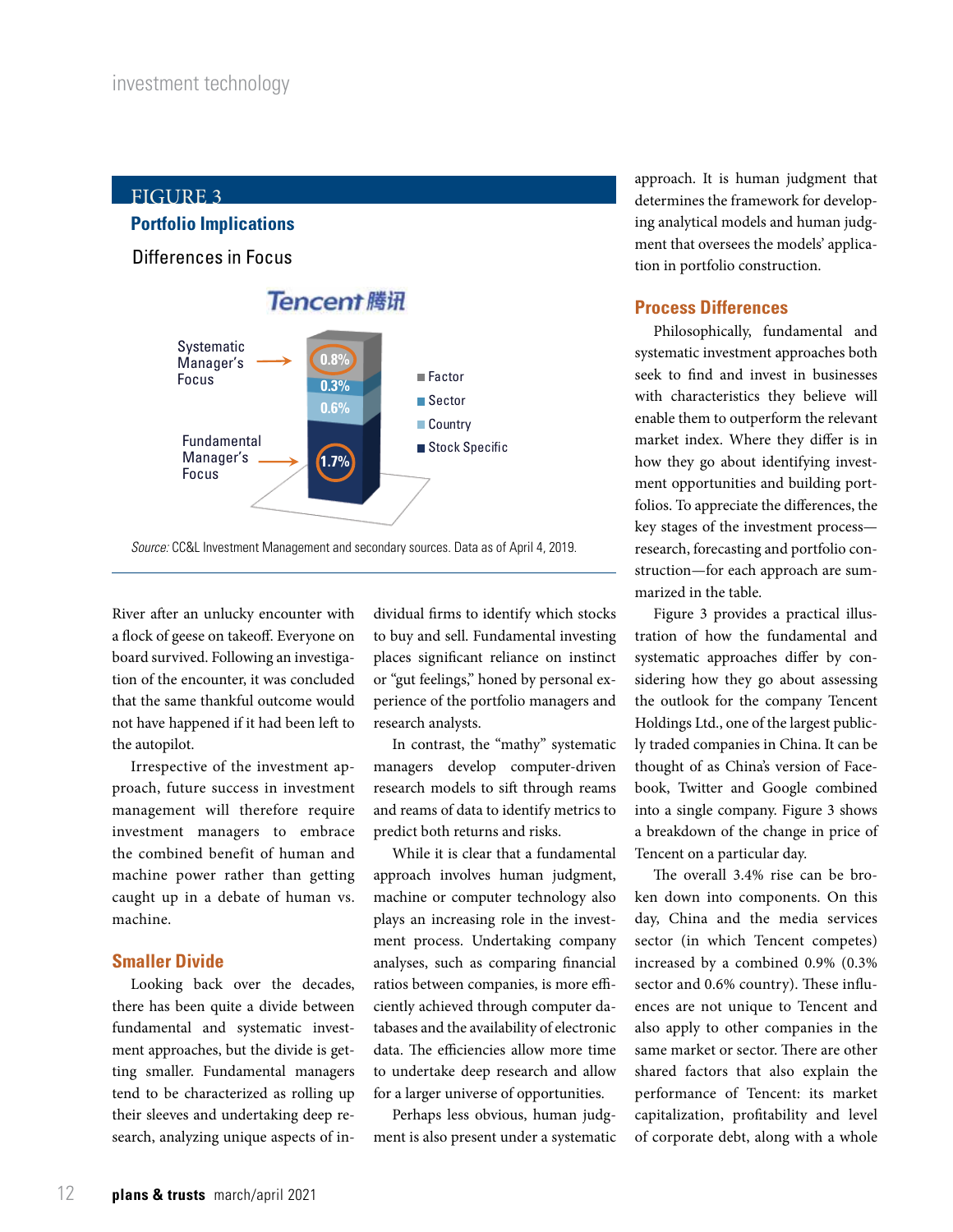host of relevant factors, which collectively accounted for another 0.8% of additional performance. This leaves about 1.7% of the price move attributable to influences that are truly unique to Tencent, which represent the stock-specific component of Tencent's price move.

The fundamental manager's approach is focused on stockspecific issues, while the systematic approach focuses on the common factors and characteristics that explain price performance across the full market of companies.

The deep-dive research process of fundamental managers will typically imply more concentrated portfolios with around 30 to 100 companies and large active positions ranging from 1% to 5% deviation from the index benchmark weight. Each company in the portfolio will be well-understood, along with the downside risk associated with each company.

The systematic manager, on the other hand, typically has smaller active positions in many stocks, depending on the number of stocks in the index. For example, for a global equity mandate where the investment universe is comprised of more than 10,000 companies, a systematic manager may hold around 500 to 1,000 companies, with the largest deviation from the index weight being around 1%. There are over ten times the number of positions compared with a fundamental approach, which serves to mitigate stock-specific risk through a well-diversified portfolio.

Investors can be tempted to assess the relative merits of the different approaches to determine which is better. However, it generally is not a case of one being better than the other; rather, it is more about matching the strengths of each approach to individual goals.

For example, a high added-value target above an index return would typically imply the need for a concentrated portfolio and a willingness to incur a lot of variability relative to the index over shorter term periods. With fewer stocks in a portfolio, a fundamental approach with a deeper understanding of each stock position would be best suited to meet that goal.

If the goal was to achieve returns in excess of the index in a more consistent fashion, then having a breadth of individual stock positions associated with a systematic approach would best fit the goal.

In many cases, the added-value target of investors would apply to either approach. For instance, a common addedvalue target for global equities is 2%. In such a situation, it can come down to individual preferences. However, for in-

#### **Takeaways**

- Ninety percent of data in the world was created in the last two years, and technology overwhelmingly influences our day-to-day lives—including the investment management industry.
- *• Fundamental investing* is marked by investment managers performing deep research and analyses of individual firms to identify which stocks to buy and sell.
- *• Systematic investing* involves the use of computer-driven research models to sift through massive amounts of data to predict risks and returns.
- Both investment approaches seek to find and invest in businesses with characteristics they believe will enable them to outperform the relevant market index. Both approaches involve human judgment and machine learning, which in turn bring positive attributes and blind spots to the investment process.
- Investment management shouldn't be viewed from the lens of human vs. machine. Instead, the ability to combine the approaches to match their strengths to individual goals will be critical to the future success of investment management.

vestors who can afford multiple managers in a particular asset class, the differences between fundamental and systematic approaches offer an efficient and complementary offset of styles.

#### **The Future**

While both approaches have benefited from technological innovation and the availability of electronic data, the spotlight on future developments tends to be focused on the systematic approach because of its greater use of technology. In particular, to what extent will machine learning and artificial intelligence play a role?

Perhaps the game of chess offers a potential window on future developments. Back in 1997, an IBM supercomputer, Deep Blue, beat the world chess champion, Garry Kasparov. Deep Blue had been programmed using rules written by human players. Stockfish subsequently became the best chessplaying machine programmed with human chess tactics until, in 2017, Google introduced a machine learning computer, AlphaZero, that was given the rules of chess and taught itself how to play before going on to beat Stockfish.

The future influence of machine learning is less clear for the investment management industry. Whether future enhancements apply to the research process with respect to the